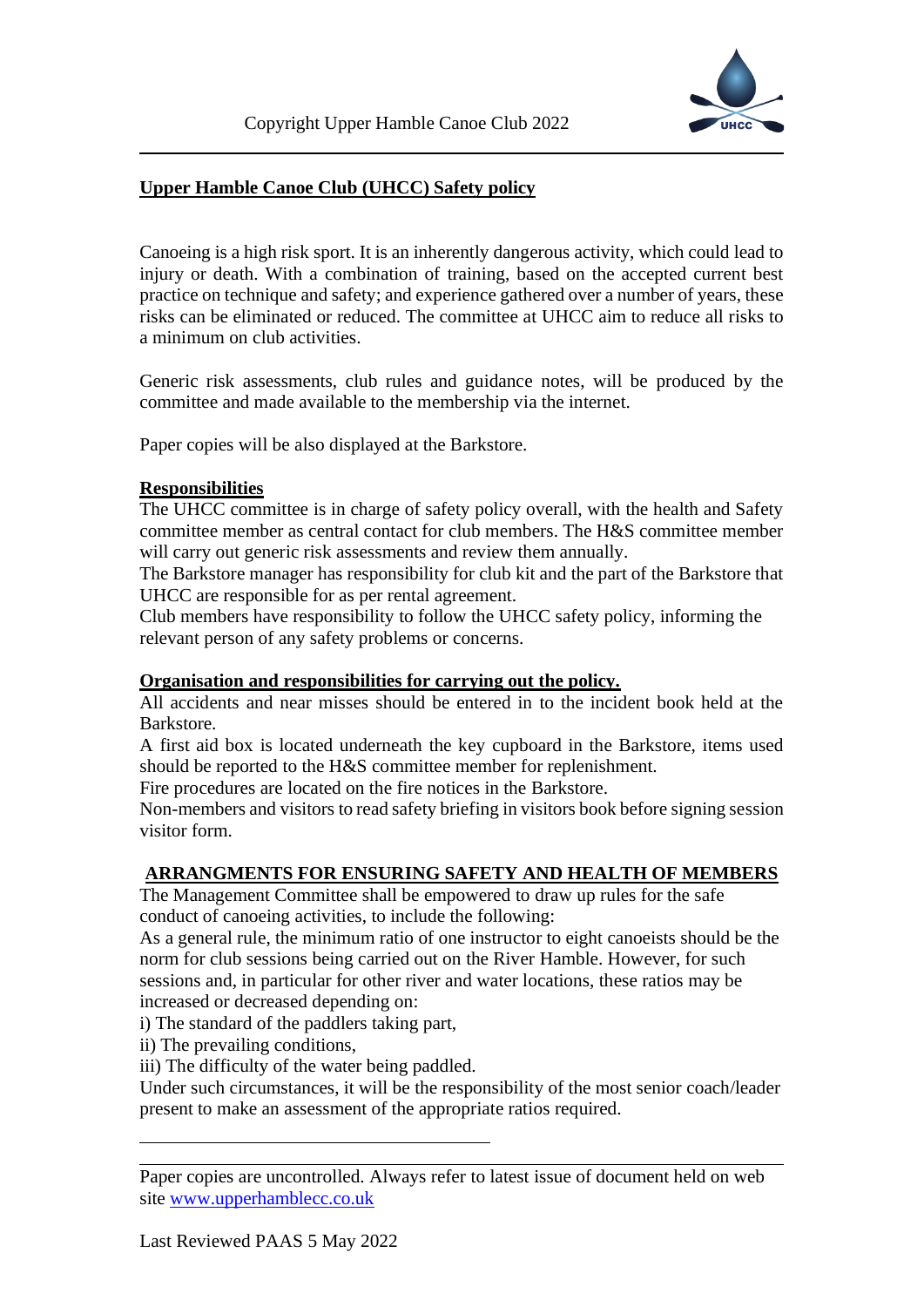

At no stage, during a club session, should there be less than three paddlers in an isolated group.

All canoeists must be able to swim, without buoyancy assistance, a distance of at least 50 metres in light clothing.

A suitable life jacket or buoyancy aid, conforming to current BC accepted standards, must always be worn whilst on the water.

Generic Risk assessments should be followed for meetings at regular venues. Copies to be held at the Barkstore.

Any other Club paddles will be classed as away trips and should be supervised by the relevant qualified person as defined by the BC.

Peer paddles are not covered by the UHCC safety policy. Those organising or paddling on peer trips need to be aware of the Duty of care they owe to their fellow paddlers (consistent with their skill/experience/qualifications). In particular peer paddlers who have not attended safety training need to be supervised by someone who has been trained. This will include a duty to speak out clearly if a member feels that a trip which is proposed is beyond his/her skills or strength or acceptable level of risk or beyond the abilities of another member of the party. All members should promote a Club ethos which encourages and welcomes such openness.

Use of the slipway at the Barkstore, care should be taken when walking on the slipway due to slipping due to the layer of mud left by the receding tide. No paddlers at club sessions to get on the water until given the ok by the session leader.

Club equipment to be checked before each use and annually, so that it conforms to the manufacturers or BC requirements. All boats to have airbags fitted including members own boats.

Faulty club kit should be removed from general use and reported to the Barkstore manager via email.

## **Club operating procedures.**

See session leaders and helpers rule document. Rules for club boat and equipment use. Guidelines for under 18's Polo rules UHCC Child protection and Harassment policy.

## **Emergency procedures**

Fire procedures, on finding a fire, raise local alarm by shouting fire. Evacuate from Barkstore to safe position on road to Botley. Call fire brigade.

If an incident occurs the first priority is to ensure the safety of your self, then the group, and then any casualties. If any casualties require hospital treatment (or it is evident that they will need this), then the clubs emergency contact should be contacted at the earliest opportunity so that they can contact the casualties emergency contact. The clubs emergency contact should be given a concise and accurate description of events.

Paper copies are uncontrolled. Always refer to latest issue of document held on web site [www.upperhamblecc.co.uk](http://www.upperhamblecc.co.uk/)